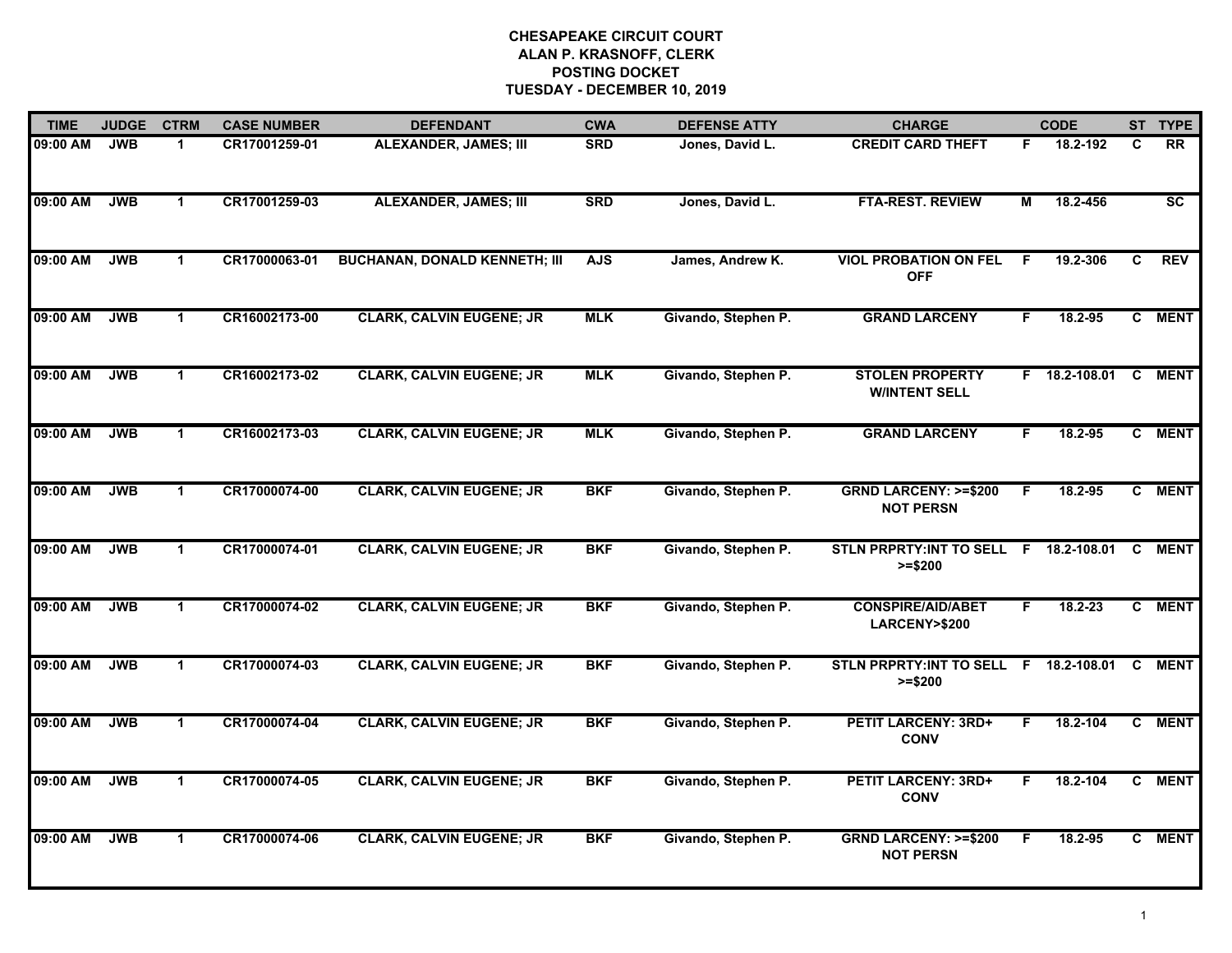| <b>TIME</b> | <b>JUDGE</b> | <b>CTRM</b>          | <b>CASE NUMBER</b> | <b>DEFENDANT</b>                | <b>CWA</b> | <b>DEFENSE ATTY</b> | <b>CHARGE</b>                                       |    | <b>CODE</b>     |          | ST TYPE     |
|-------------|--------------|----------------------|--------------------|---------------------------------|------------|---------------------|-----------------------------------------------------|----|-----------------|----------|-------------|
| 09:00 AM    | <b>JWB</b>   | 1                    | CR17000074-07      | <b>CLARK, CALVIN EUGENE; JR</b> | <b>BKF</b> | Givando, Stephen P. | STLN PRPRTY: INT TO SELL F 18.2-108.01<br>$>= $200$ |    |                 | C.       | <b>MENT</b> |
| 09:00 AM    | <b>JWB</b>   | $\mathbf 1$          | CR17000074-08      | <b>CLARK, CALVIN EUGENE; JR</b> | <b>BKF</b> | Givando, Stephen P. | <b>CONSPIRE/AID/ABET</b><br>LARCENY>\$200           | F  | 18.2-23         | C.       | <b>MENT</b> |
| 09:00 AM    | <b>JWB</b>   | $\mathbf 1$          | CR17000074-09      | <b>CLARK, CALVIN EUGENE; JR</b> | <b>BKF</b> | Givando, Stephen P. | STLN PRPRTY: INT TO SELL F<br>$>= $200$             |    | 18.2-108.01     | C.       | <b>MENT</b> |
| 09:00 AM    | <b>JWB</b>   | 1                    | CR17000074-10      | <b>CLARK, CALVIN EUGENE; JR</b> | <b>BKF</b> | Givando, Stephen P. | <b>GRND LARCENY: &gt;=\$200</b><br><b>NOT PERSN</b> | F  | 18.2-95         | C.       | <b>MENT</b> |
| 09:00 AM    | <b>JWB</b>   | $\mathbf 1$          | CR17000074-11      | <b>CLARK, CALVIN EUGENE; JR</b> | <b>BKF</b> | Givando, Stephen P. | STLN PRPRTY: INT TO SELL F 18.2-108.01<br>$>= $200$ |    |                 | C.       | <b>MENT</b> |
| 09:00 AM    | <b>JWB</b>   | $\mathbf{1}$         | CR17000074-12      | <b>CLARK, CALVIN EUGENE; JR</b> | <b>BKF</b> | Givando, Stephen P. | <b>CONSPIRE/AID/ABET</b><br>LARCENY>\$200           | F. | 18.2-23         |          | C MENT      |
| 09:00 AM    | <b>JWB</b>   | $\blacktriangleleft$ | CR17000074-13      | <b>CLARK, CALVIN EUGENE; JR</b> | <b>BKF</b> | Givando, Stephen P. | <b>STLN PRPRTY:INT TO SELL</b><br>$>= $200$         |    | F 18.2-108.01 C |          | <b>MENT</b> |
| 09:00 AM    | <b>JWB</b>   | $\mathbf 1$          | CR17000074-14      | <b>CLARK, CALVIN EUGENE; JR</b> | <b>BKF</b> | Givando, Stephen P. | <b>GRND LARCENY: &gt;=\$200</b><br><b>NOT PERSN</b> | F  | 18.2-95         |          | C MENT      |
| 09:00 AM    | <b>JWB</b>   | $\mathbf{1}$         | CR17000074-15      | <b>CLARK, CALVIN EUGENE; JR</b> | <b>BKF</b> | Givando, Stephen P. | STLN PRPRTY: INT TO SELL F<br>$>= $200$             |    | 18.2-108.01     | C        | <b>MENT</b> |
| 09:00 AM    | <b>JWB</b>   | 1                    | CR17000074-16      | <b>CLARK, CALVIN EUGENE; JR</b> | <b>BKF</b> | Givando, Stephen P. | <b>CONSPIRE/AID/ABET</b><br>LARCENY>\$200           | F  | $18.2 - 23$     |          | C MENT      |
| 09:00 AM    | <b>JWB</b>   | $\mathbf 1$          | CR17000074-17      | <b>CLARK, CALVIN EUGENE; JR</b> | <b>BKF</b> | Givando, Stephen P. | STLN PRPRTY: INT TO SELL F 18.2-108.01<br>$>= $200$ |    |                 | <b>C</b> | <b>MENT</b> |
| 09:00 AM    | <b>JWB</b>   | $\mathbf{1}$         | CR17000074-18      | <b>CLARK, CALVIN EUGENE; JR</b> | <b>BKF</b> | Givando, Stephen P. | <b>ROBBERY: BUSINESS</b>                            | F. | 18.2-58         | C.       | <b>MENT</b> |
| 09:00 AM    | <b>JWB</b>   | $\mathbf{1}$         | CR17000074-19      | <b>CLARK, CALVIN EUGENE; JR</b> | <b>BKF</b> | Givando, Stephen P. | STLN PRPRTY: INT TO SELL F 18.2-108.01<br>$>= $200$ |    |                 | C        | <b>MENT</b> |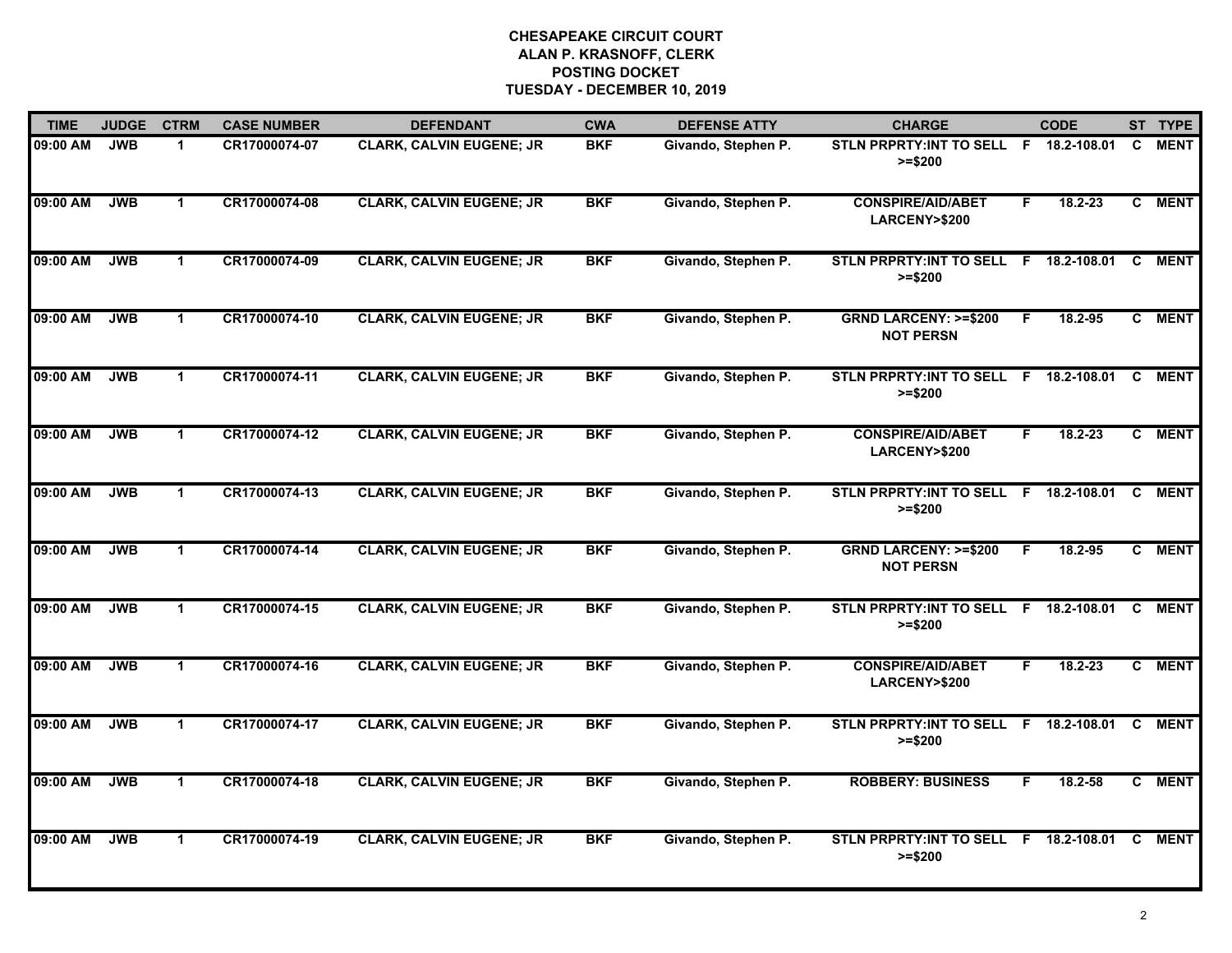| <b>TIME</b> | <b>JUDGE</b> | <b>CTRM</b>          | <b>CASE NUMBER</b> | <b>DEFENDANT</b>                | <b>CWA</b> | <b>DEFENSE ATTY</b> | <b>CHARGE</b>                                         |    | <b>CODE</b>   |    | ST TYPE     |
|-------------|--------------|----------------------|--------------------|---------------------------------|------------|---------------------|-------------------------------------------------------|----|---------------|----|-------------|
| 09:00 AM    | <b>JWB</b>   | 1                    | CR17000074-20      | <b>CLARK, CALVIN EUGENE; JR</b> | <b>BKF</b> | Givando, Stephen P. | <b>CONSPIRE/AID/ABET</b><br>LARCENY>\$200             | F. | 18.2-23       | C. | <b>MENT</b> |
| 09:00 AM    | <b>JWB</b>   | $\mathbf 1$          | CR17000074-21      | <b>CLARK, CALVIN EUGENE; JR</b> | <b>BKF</b> | Givando, Stephen P. | STLN PRPRTY: INT TO SELL F<br>$>= $200$               |    | 18.2-108.01   | C  | <b>MENT</b> |
| 09:00 AM    | <b>JWB</b>   | $\mathbf 1$          | CR17000074-22      | <b>CLARK, CALVIN EUGENE; JR</b> | <b>BKF</b> | Givando, Stephen P. | <b>ROBBERY: BUSINESS</b>                              | F. | 18.2-58       |    | C MENT      |
| 09:00 AM    | <b>JWB</b>   | $\mathbf 1$          | CR17000074-23      | <b>CLARK, CALVIN EUGENE; JR</b> | <b>BKF</b> | Givando, Stephen P. | <b>STLN PRPRTY:INT TO SELL</b><br>$>= $200$           |    | F 18.2-108.01 | C  | <b>MENT</b> |
| 09:00 AM    | <b>JWB</b>   | $\mathbf 1$          | CR17000074-24      | <b>CLARK, CALVIN EUGENE; JR</b> | <b>BKF</b> | Givando, Stephen P. | <b>CONSPIRE/AID/ABET</b><br>LARCENY>\$200             | F. | 18.2-23       |    | C MENT      |
| 09:00 AM    | <b>JWB</b>   | $\mathbf{1}$         | CR17000074-25      | <b>CLARK, CALVIN EUGENE; JR</b> | <b>BKF</b> | Givando, Stephen P. | STLN PRPRTY: INT TO SELL F 18.2-108.01 C<br>$>= $200$ |    |               |    | <b>MENT</b> |
| 09:00 AM    | <b>JWB</b>   | $\blacktriangleleft$ | CR17000074-26      | <b>CLARK, CALVIN EUGENE; JR</b> | <b>BKF</b> | Givando, Stephen P. | <b>OBTAIN MONEY FALSE</b><br><b>PRET &gt;=\$200</b>   | F  | 18.2-178      | C. | <b>MENT</b> |
| 09:00 AM    | <b>JWB</b>   | $\mathbf{1}$         | CR17000074-27      | <b>CLARK, CALVIN EUGENE; JR</b> | <b>BKF</b> | Givando, Stephen P. | <b>GRND LARCENY: &gt;=\$200</b><br><b>NOT PERSN</b>   | F. | 18.2-95       |    | C MENT      |
| 09:00 AM    | <b>JWB</b>   | 1                    | CR17000074-28      | <b>CLARK, CALVIN EUGENE; JR</b> | <b>BKF</b> | Givando, Stephen P. | <b>STLN PRPRTY:INT TO SELL</b><br>$>= $200$           |    | F 18.2-108.01 | C  | <b>MENT</b> |
| 09:00 AM    | <b>JWB</b>   | $\mathbf{1}$         | CR17000074-29      | <b>CLARK, CALVIN EUGENE; JR</b> | <b>BKF</b> | Givando, Stephen P. | <b>CONSPIRE/AID/ABET</b><br>LARCENY>\$200             | F. | 18.2-23       | C. | <b>MENT</b> |
| 09:00 AM    | <b>JWB</b>   | $\mathbf{1}$         | CR17000074-30      | <b>CLARK, CALVIN EUGENE; JR</b> | <b>BKF</b> | Givando, Stephen P. | STLN PRPRTY: INT TO SELL F 18.2-108.01<br>$>= $200$   |    |               | C  | <b>MENT</b> |
| 09:00 AM    | <b>JWB</b>   | $\mathbf{1}$         | CR17000074-31      | <b>CLARK, CALVIN EUGENE; JR</b> | <b>BKF</b> | Givando, Stephen P. | <b>GRND LARCENY: &gt;=\$200</b><br><b>NOT PERSN</b>   | F  | 18.2-95       | C  | <b>MENT</b> |
| 09:00 AM    | <b>JWB</b>   | $\mathbf{1}$         | CR17000074-32      | <b>CLARK, CALVIN EUGENE; JR</b> | <b>BKF</b> | Givando, Stephen P. | STLN PRPRTY: INT TO SELL F<br>$>= $200$               |    | 18.2-108.01   | C  | <b>MENT</b> |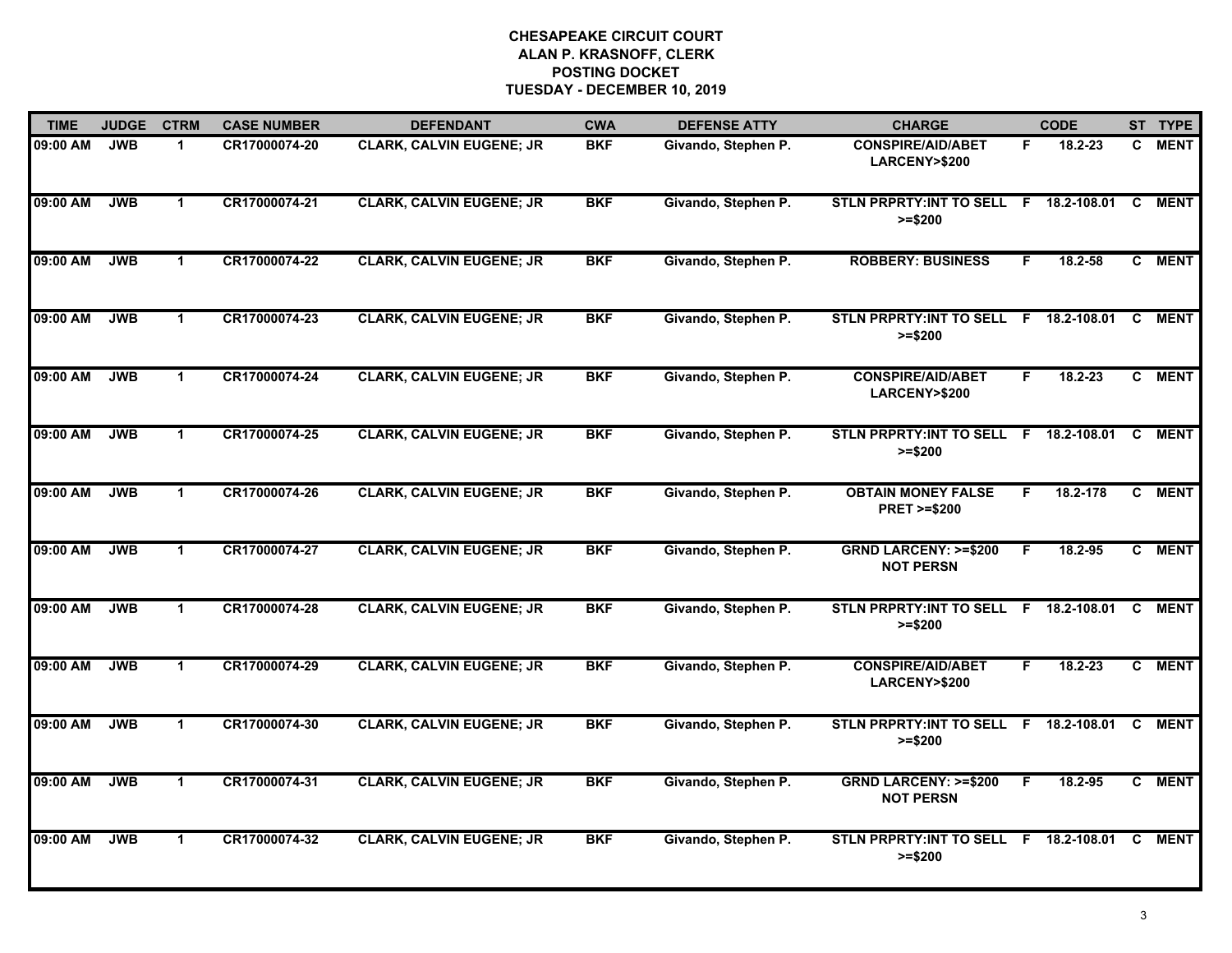| <b>TIME</b> | <b>JUDGE</b> | <b>CTRM</b>          | <b>CASE NUMBER</b> | <b>DEFENDANT</b>                | <b>CWA</b> | <b>DEFENSE ATTY</b> | <b>CHARGE</b>                                       |    | <b>CODE</b>   |          | ST TYPE     |
|-------------|--------------|----------------------|--------------------|---------------------------------|------------|---------------------|-----------------------------------------------------|----|---------------|----------|-------------|
| 09:00 AM    | <b>JWB</b>   | $\mathbf{1}$         | CR17000074-33      | <b>CLARK, CALVIN EUGENE; JR</b> | <b>BKF</b> | Givando, Stephen P. | <b>CONSPIRE/AID/ABET</b><br>LARCENY>\$200           | F. | 18.2-23       | C.       | <b>MENT</b> |
| 09:00 AM    | <b>JWB</b>   | $\mathbf 1$          | CR17000074-34      | <b>CLARK, CALVIN EUGENE; JR</b> | <b>BKF</b> | Givando, Stephen P. | STLN PRPRTY: INT TO SELL F<br>$>= $200$             |    | 18.2-108.01   | C        | <b>MENT</b> |
| 09:00 AM    | <b>JWB</b>   | $\mathbf 1$          | CR17000074-35      | <b>CLARK, CALVIN EUGENE; JR</b> | <b>BKF</b> | Givando, Stephen P. | <b>GRND LARCENY: &gt;=\$200</b><br><b>NOT PERSN</b> | F. | 18.2-95       |          | C MENT      |
| 09:00 AM    | <b>JWB</b>   | $\mathbf 1$          | CR17000074-36      | <b>CLARK, CALVIN EUGENE; JR</b> | <b>BKF</b> | Givando, Stephen P. | <b>STLN PRPRTY:INT TO SELL</b><br>$>= $200$         |    | F 18.2-108.01 | C        | <b>MENT</b> |
| 09:00 AM    | <b>JWB</b>   | $\mathbf 1$          | CR17000074-37      | <b>CLARK, CALVIN EUGENE; JR</b> | <b>BKF</b> | Givando, Stephen P. | <b>CONSPIRE/AID/ABET</b><br>LARCENY>\$200           | F. | 18.2-23       | C        | <b>MENT</b> |
| 09:00 AM    | <b>JWB</b>   | $\mathbf{1}$         | CR17000074-38      | <b>CLARK, CALVIN EUGENE; JR</b> | <b>BKF</b> | Givando, Stephen P. | STLN PRPRTY: INT TO SELL F 18.2-108.01<br>$>= $200$ |    |               | <b>C</b> | <b>MENT</b> |
| 09:00 AM    | <b>JWB</b>   | $\blacktriangleleft$ | CR17000074-39      | <b>CLARK, CALVIN EUGENE; JR</b> | <b>BKF</b> | Givando, Stephen P. | <b>GRND LARCENY: &gt;=\$200</b><br><b>NOT PERSN</b> | F  | 18.2-95       | C.       | <b>MENT</b> |
| 09:00 AM    | <b>JWB</b>   | $\mathbf{1}$         | CR17000074-40      | <b>CLARK, CALVIN EUGENE; JR</b> | <b>BKF</b> | Givando, Stephen P. | STLN PRPRTY: INT TO SELL F<br>$>= $200$             |    | 18.2-108.01   | C        | <b>MENT</b> |
| 09:00 AM    | <b>JWB</b>   | 1                    | CR17000074-41      | <b>CLARK, CALVIN EUGENE; JR</b> | <b>BKF</b> | Givando, Stephen P. | <b>CONSPIRE/AID/ABET</b><br>LARCENY>\$200           | F  | 18.2-23       | C.       | <b>MENT</b> |
| 09:00 AM    | <b>JWB</b>   | $\mathbf 1$          | CR17000074-42      | <b>CLARK, CALVIN EUGENE; JR</b> | <b>BKF</b> | Givando, Stephen P. | STLN PRPRTY:INT TO SELL F 18.2-108.01<br>$>= $200$  |    |               | C        | <b>MENT</b> |
| 09:00 AM    | <b>JWB</b>   | $\mathbf{1}$         | CR17000074-43      | <b>CLARK, CALVIN EUGENE; JR</b> | <b>BKF</b> | Givando, Stephen P. | <b>GRND LARCENY: &gt;=\$200</b><br><b>NOT PERSN</b> | F. | 18.2-95       |          | C MENT      |
| 09:00 AM    | <b>JWB</b>   | 1                    | CR17000074-44      | <b>CLARK, CALVIN EUGENE; JR</b> | <b>BKF</b> | Givando, Stephen P. | STLN PRPRTY: INT TO SELL F<br>$>= $200$             |    | 18.2-108.01   | C        | <b>MENT</b> |
| 09:00 AM    | <b>JWB</b>   | $\mathbf{1}$         | CR17000074-45      | <b>CLARK, CALVIN EUGENE; JR</b> | <b>BKF</b> | Givando, Stephen P. | <b>CONSPIRE/AID/ABET</b><br>LARCENY>\$200           | F. | 18.2-23       |          | C MENT      |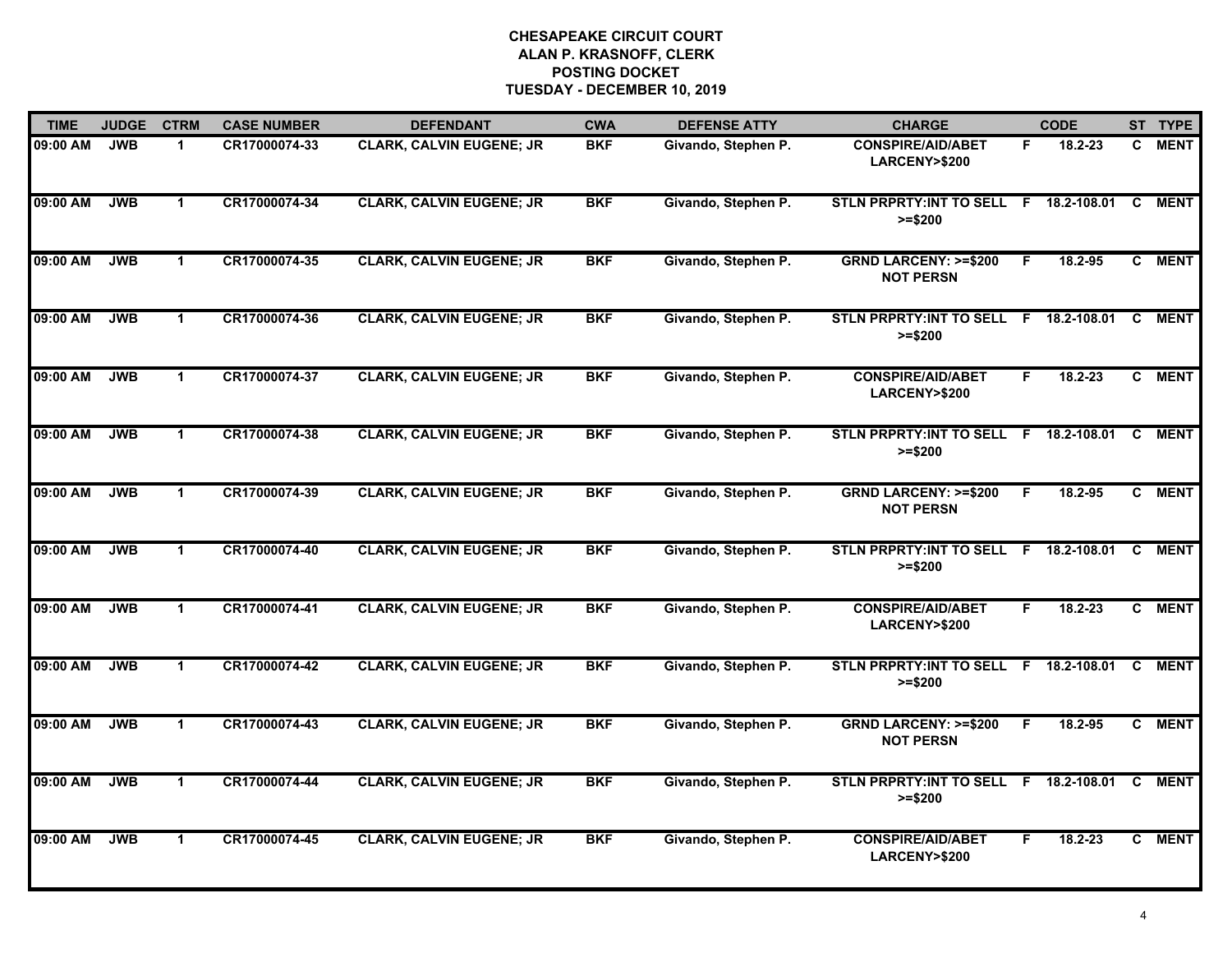| <b>TIME</b> | <b>JUDGE</b> | <b>CTRM</b>  | <b>CASE NUMBER</b> | <b>DEFENDANT</b>                | <b>CWA</b> | <b>DEFENSE ATTY</b> | <b>CHARGE</b>                                        |    | <b>CODE</b>   |          | ST TYPE     |
|-------------|--------------|--------------|--------------------|---------------------------------|------------|---------------------|------------------------------------------------------|----|---------------|----------|-------------|
| 09:00 AM    | <b>JWB</b>   | 1            | CR17000074-46      | <b>CLARK, CALVIN EUGENE; JR</b> | <b>BKF</b> | Givando, Stephen P. | STLN PRPRTY: INT TO SELL F 18.2-108.01<br>$>= $200$  |    |               | C.       | <b>MENT</b> |
| 09:00 AM    | <b>JWB</b>   | $\mathbf 1$  | CR17000074-47      | <b>CLARK, CALVIN EUGENE; JR</b> | <b>BKF</b> | Givando, Stephen P. | <b>ROBBERY: BUSINESS</b><br><b>W/GUN</b>             | F  | $18.2 - 58$   | C.       | <b>MENT</b> |
| 09:00 AM    | <b>JWB</b>   | $\mathbf 1$  | CR17000074-48      | <b>CLARK, CALVIN EUGENE; JR</b> | <b>BKF</b> | Givando, Stephen P. | <b>USE FIREARM IN FELONY</b><br><b>1ST OFF</b>       | E  | $18.2 - 53.1$ | C        | <b>MENT</b> |
| 09:00 AM    | <b>JWB</b>   | $\mathbf 1$  | CR17000074-49      | <b>CLARK, CALVIN EUGENE; JR</b> | <b>BKF</b> | Givando, Stephen P. | <b>GRND LARCENY: &gt;=\$200</b><br><b>NOT PERSN</b>  | F  | 18.2-95       |          | C MENT      |
| 09:00 AM    | <b>JWB</b>   | $\mathbf 1$  | CR17000074-50      | <b>CLARK, CALVIN EUGENE; JR</b> | <b>BKF</b> | Givando, Stephen P. | STLN PRPRTY: INT TO SELL F 18.2-108.01<br>$>= $200$  |    |               | <b>C</b> | <b>MENT</b> |
| 09:00 AM    | <b>JWB</b>   | $\mathbf{1}$ | CR17000074-51      | <b>CLARK, CALVIN EUGENE; JR</b> | <b>BKF</b> | Givando, Stephen P. | <b>CONSPIRE/AID/ABET</b><br>LARCENY>\$200            | F. | 18.2-23       |          | C MENT      |
| 09:00 AM    | <b>JWB</b>   | $\mathbf{1}$ | CR17000074-52      | <b>CLARK, CALVIN EUGENE; JR</b> | <b>BKF</b> | Givando, Stephen P. | STLN PRPRTY:INT TO SELL F 18.2-108.01 C<br>$>= $200$ |    |               |          | <b>MENT</b> |
| 09:00 AM    | <b>JWB</b>   | $\mathbf 1$  | CR17000074-53      | <b>CLARK, CALVIN EUGENE; JR</b> | <b>BKF</b> | Givando, Stephen P. | <b>GRND LARCENY: &gt;=\$200</b><br><b>NOT PERSN</b>  | F  | 18.2-95       |          | C MENT      |
| 09:00 AM    | <b>JWB</b>   | $\mathbf{1}$ | CR17000074-54      | <b>CLARK, CALVIN EUGENE; JR</b> | <b>BKF</b> | Givando, Stephen P. | STLN PRPRTY: INT TO SELL F<br>$>= $200$              |    | 18.2-108.01   | C        | <b>MENT</b> |
| 09:00 AM    | <b>JWB</b>   | $\mathbf{1}$ | CR17000074-55      | <b>CLARK, CALVIN EUGENE; JR</b> | <b>BKF</b> | Givando, Stephen P. | <b>CONSPIRE/AID/ABET</b><br>LARCENY>\$200            | F  | $18.2 - 23$   |          | C MENT      |
| 09:00 AM    | <b>JWB</b>   | $\mathbf 1$  | CR17000074-56      | <b>CLARK, CALVIN EUGENE; JR</b> | <b>BKF</b> | Givando, Stephen P. | STLN PRPRTY: INT TO SELL F 18.2-108.01<br>$>= $200$  |    |               | C        | <b>MENT</b> |
| 09:00 AM    | <b>JWB</b>   | $\mathbf{1}$ | CR17000074-57      | <b>CLARK, CALVIN EUGENE; JR</b> | <b>BKF</b> | Givando, Stephen P. | <b>GRND LARCENY: &gt;=\$200</b><br><b>NOT PERSN</b>  | F  | 18.2-95       | C        | <b>MENT</b> |
| 09:00 AM    | <b>JWB</b>   | $\mathbf{1}$ | CR17000074-58      | <b>CLARK, CALVIN EUGENE; JR</b> | <b>BKF</b> | Givando, Stephen P. | STLN PRPRTY: INT TO SELL F 18.2-108.01<br>$>= $200$  |    |               | C.       | <b>MENT</b> |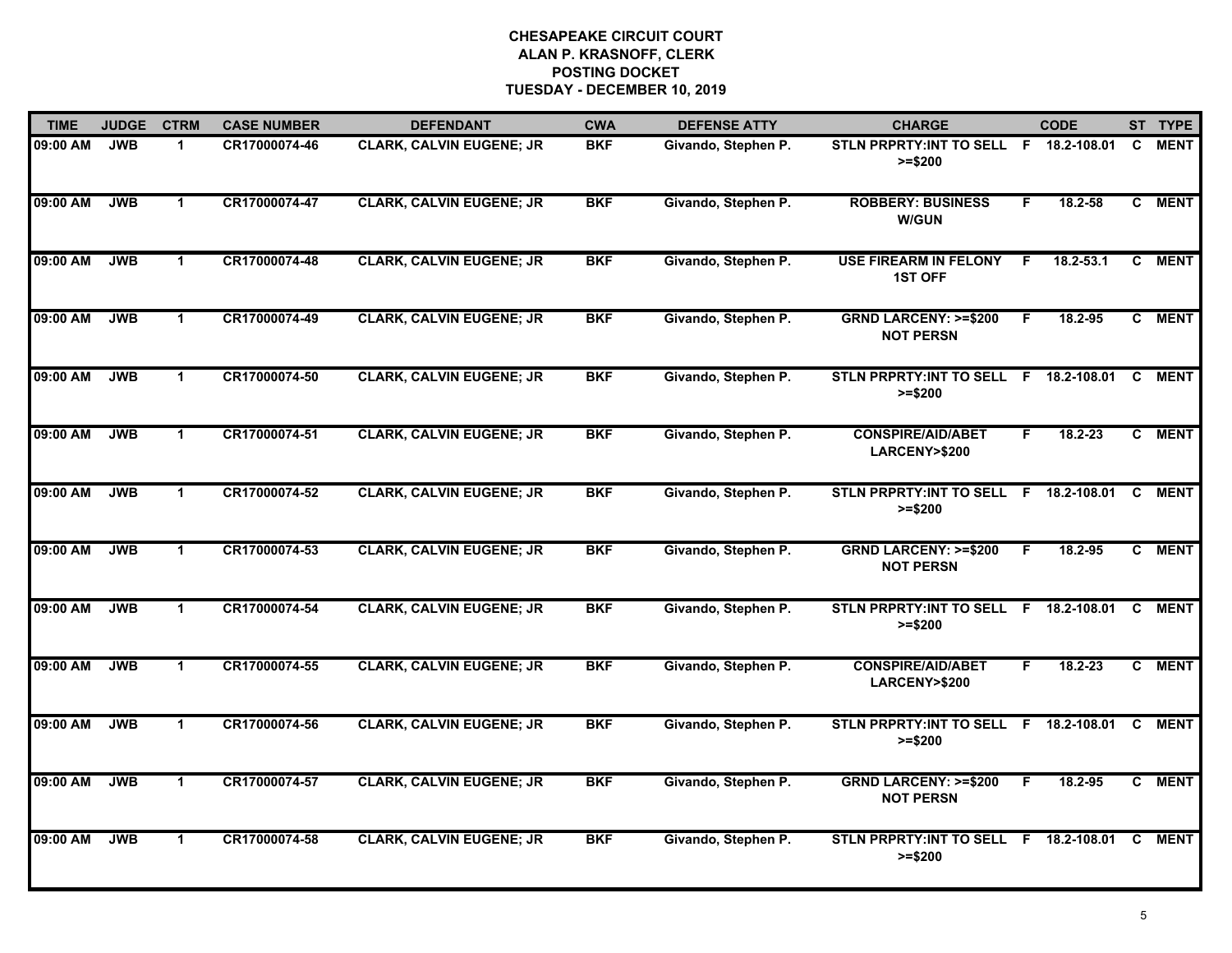| <b>TIME</b> | <b>JUDGE</b> | <b>CTRM</b>          | <b>CASE NUMBER</b> | <b>DEFENDANT</b>                | <b>CWA</b> | <b>DEFENSE ATTY</b>         | <b>CHARGE</b>                                       |    | <b>CODE</b>   |    | ST TYPE     |
|-------------|--------------|----------------------|--------------------|---------------------------------|------------|-----------------------------|-----------------------------------------------------|----|---------------|----|-------------|
| 09:00 AM    | <b>JWB</b>   | 1                    | CR17000074-59      | <b>CLARK, CALVIN EUGENE; JR</b> | <b>BKF</b> | Givando, Stephen P.         | <b>CONSPIRE/AID/ABET</b><br>LARCENY>\$200           | F. | 18.2-23       | C. | <b>MENT</b> |
| 09:00 AM    | <b>JWB</b>   | $\mathbf 1$          | CR17000074-60      | <b>CLARK, CALVIN EUGENE; JR</b> | <b>BKF</b> | Givando, Stephen P.         | STLN PRPRTY: INT TO SELL F<br>$>= $200$             |    | 18.2-108.01   | C  | <b>MENT</b> |
| 09:00 AM    | <b>JWB</b>   | $\mathbf 1$          | CR17000074-61      | <b>CLARK, CALVIN EUGENE; JR</b> | <b>BKF</b> | Givando, Stephen P.         | <b>GRND LARCENY: &gt;=\$200</b><br><b>NOT PERSN</b> | F. | 18.2-95       |    | C MENT      |
| 09:00 AM    | <b>JWB</b>   | $\mathbf 1$          | CR17000074-62      | <b>CLARK, CALVIN EUGENE; JR</b> | <b>BKF</b> | Givando, Stephen P.         | STLN PRPRTY: INT TO SELL F 18.2-108.01<br>$>= $200$ |    |               | C  | <b>MENT</b> |
| 09:00 AM    | <b>JWB</b>   | $\mathbf 1$          | CR18000406-00      | <b>CLARK, CALVIN EUGENE; JR</b> | <b>MLK</b> | <b>ARRINGTON, DEBRACA C</b> | ASSAULT AND BATTER LEO F                            |    | 18.2-57       | C. | <b>MENT</b> |
| 09:00 AM    | <b>JWB</b>   | $\mathbf 1$          | CR13001478-03      | <b>MCLEOD, MARK EVERETTE</b>    | <b>BEC</b> | Reveley, H. K.; Jr.         | <b>VIOL PROBATION ON FEL</b><br><b>OFF</b>          | -F | 19.2-306      | C. | <b>REV</b>  |
| 09:00 AM    | <b>JWB</b>   | $\mathbf 1$          | CR19001299-00      | <b>ROGALSKI, RICHARD NORMAN</b> | <b>AJS</b> | <b>NORMENT, THOMAS K</b>    | <b>DRIVING WHILE INTOX,</b><br><b>MAIMING</b>       | F  | $18.2 - 51.4$ | B  | <b>TRYL</b> |
| 09:00 AM    | <b>JWB</b>   | $\mathbf{1}$         | CR01A02715-02      | <b>SWINDELL, STEVEN MICHAEL</b> | <b>SRD</b> | Buyrn, William E.           | <b>VIOL PROBATION ON FEL</b><br><b>OFF</b>          | F  | 19.2-306      |    | C BOND      |
| 09:00 AM    | <b>JWB</b>   | $\mathbf 1$          | CR01A02716-02      | <b>SWINDELL, STEVEN MICHAEL</b> | <b>SRD</b> | Buyrn, William E.           | <b>VIOL PROBATION ON FEL</b><br><b>OFF</b>          | E  | 19.2-306      |    | C BOND      |
| 09:00 AM    | <b>JWB</b>   | $\mathbf 1$          | CR01A02718-02      | <b>SWINDELL, STEVEN MICHAEL</b> | <b>SRD</b> | Buyrn, William E.           | <b>VIOL PROBATION ON FEL</b><br><b>OFF</b>          | F. | 19.2-306      |    | C BOND      |
| 09:00 AM    | <b>JWB</b>   | $\mathbf 1$          | CR01A02719-02      | <b>SWINDELL, STEVEN MICHAEL</b> | <b>SRD</b> | Buyrn, William E.           | <b>VIOL PROBATION ON FEL</b><br><b>OFF</b>          | -F | 19.2-306      |    | C BOND      |
| 09:00 AM    | <b>JWB</b>   | $\blacktriangleleft$ | CR01A02720-02      | <b>SWINDELL, STEVEN MICHAEL</b> | <b>SRD</b> | Buyrn, William E.           | <b>VIOL PROBATION ON FEL</b><br><b>OFF</b>          | F  | 19.2-306      | F. | <b>BOND</b> |
| 09:00 AM    | <b>JWB</b>   | $\mathbf 1$          | CR01A02724-02      | <b>SWINDELL, STEVEN MICHAEL</b> | <b>SRD</b> | Buyrn, William E.           | <b>VIOL PROBATION ON FEL</b><br><b>OFF</b>          | F  | 19.2-306      |    | C BOND      |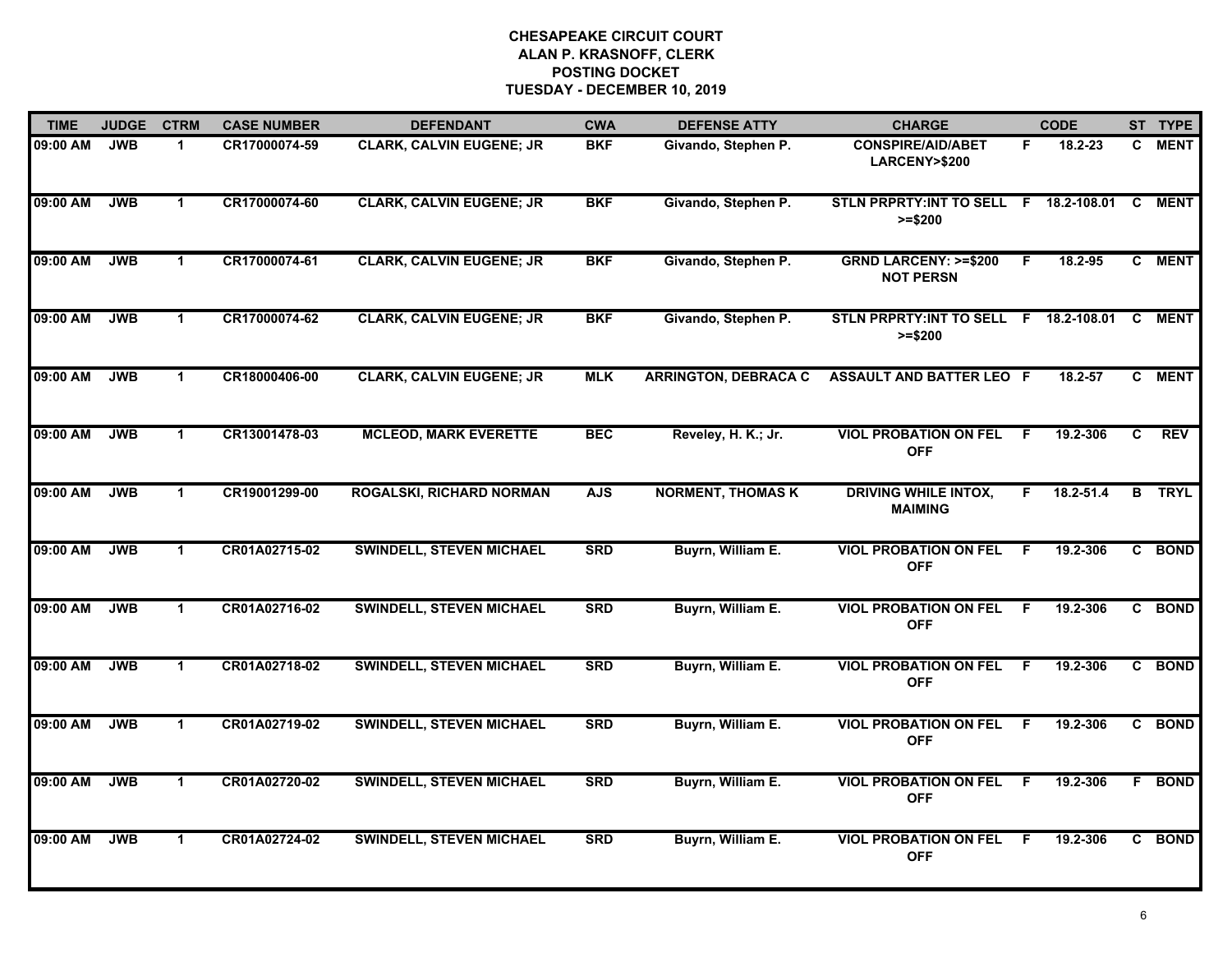| <b>TIME</b>   | <b>JUDGE</b> | <b>CTRM</b>    | <b>CASE NUMBER</b> | <b>DEFENDANT</b>                  | <b>CWA</b> | <b>DEFENSE ATTY</b>           | <b>CHARGE</b>                                      |              | <b>CODE</b> |                | ST TYPE       |
|---------------|--------------|----------------|--------------------|-----------------------------------|------------|-------------------------------|----------------------------------------------------|--------------|-------------|----------------|---------------|
| 09:00 AM      | <b>JWB</b>   | $\mathbf 1$    | CR01A02977-02      | SWINDELL, STEVEN MICHAEL          | <b>SRD</b> | Buyrn, William E.             | <b>VIOL PROBATION ON FEL</b><br><b>OFF</b>         | -F           | 19.2-306    |                | C BOND        |
| 09:00 AM      | <b>JWB</b>   | $\mathbf{1}$   | CR19002193-00      | <b>WRIGHT, JOSEPH</b>             | <b>SRD</b> | <b>MORRIS, DIALLOK</b>        | <b>BOND APPEAL</b>                                 | $\mathbf{o}$ | 19.2-124    |                | C BOND        |
| 09:00 AM MATA |              | 6              | CR19002161-00      | <b>BEACH, TABITHA BLANKENSHIP</b> | <b>ALN</b> | <b>HOLDER, WILLIAM JOSHUA</b> | <b>POSSESS</b><br><b>METHAMPHETAMINE</b>           | F.           | 18.2-250    |                | C PLEA        |
| 09:00 AM MATA |              | 6              | CR19002083-00      | <b>BUTLER, TO'QUON LEVONTE</b>    | <b>ASA</b> | <b>WOOTEN, MATTEW</b>         | <b>POSSESS NABUMETONE</b>                          | М            | 18.2-250    |                | <b>B</b> PLEA |
| 09:00 AM MATA |              | 6              | CR19002083-01      | <b>BUTLER, TO'QUON LEVONTE</b>    | <b>ASA</b> | <b>WOOTEN, MATTEW</b>         | <b>POSSESS AMPHETAMINE</b>                         | F.           | 18.2-250    |                | <b>B</b> PLEA |
| 09:00 AM MATA |              | 6              | CR19002083-02      | <b>BUTLER, TO'QUON LEVONTE</b>    | <b>ASA</b> | <b>WOOTEN, MATTEW</b>         | <b>DISTRIB/PWI MARIJUANA</b><br><1/2 OZ            | M            | 18.2-248.1  | B.             | <b>PLEA</b>   |
| 09:00 AM MATA |              | $\overline{6}$ | CR17001726-01      | <b>DAVIS, KEVIN RAY</b>           | <b>ASA</b> | Jankell, Peter J.             | <b>VIOL PROBATION ON FEL</b><br><b>OFF</b>         | F            | 19.2-306    | $\overline{c}$ | <b>REV</b>    |
| 09:00 AM MATA |              | 6              | CR16001612-02      | <b>DAVIS, QUOVONE DEAGELO</b>     | <b>ALN</b> | Mason, G. Jeffrey             | <b>PROB VIOL POSSESS</b><br><b>HEROIN</b>          | F.           | 19.2-306    | C.             | <b>REV</b>    |
| 09:00 AM MATA |              | 6              | CR17001983-01      | <b>EPSTEIN, JOSEPH THOMAS</b>     | <b>ALN</b> | Mason, G. Jeffrey             | <b>PROB VIOL POSSESS</b><br><b>HEROIN</b>          | F            | 19.2-306    | C.             | <b>REV</b>    |
| 09:00 AM MATA |              | 6              | CR19001933-00      | <b>GRAY, MICHAEL EDWARD; JR</b>   | <b>DAM</b> | Mason, G. Jeffrey             | <b>FORGING COIN AND BANK F</b><br><b>NOTES</b>     |              | 18.2-170    |                | <b>B</b> PLEA |
| 09:00 AM MATA |              | 6              | CR19001933-01      | <b>GRAY, MICHAEL EDWARD; JR</b>   | <b>DAM</b> | Mason, G. Jeffrey             | <b>OBTAIN MONEY FALSE</b><br><b>PRET &lt;\$500</b> | М            | 18.2-178    |                | <b>B</b> PLEA |
| 09:00 AM MATA |              | 6              | CR19001933-02      | <b>GRAY, MICHAEL EDWARD; JR</b>   | <b>DAM</b> | Mason, G. Jeffrey             | <b>FORGING COIN AND BANK F</b><br><b>NOTES</b>     |              | 18.2-170    |                | C PLEA        |
| 09:00 AM MATA |              | 6              | CR19001933-03      | <b>GRAY, MICHAEL EDWARD; JR</b>   | <b>DAM</b> | Mason, G. Jeffrey             | <b>FORGING COIN AND BANK F</b><br><b>NOTES</b>     |              | 18.2-170    |                | C PLEA        |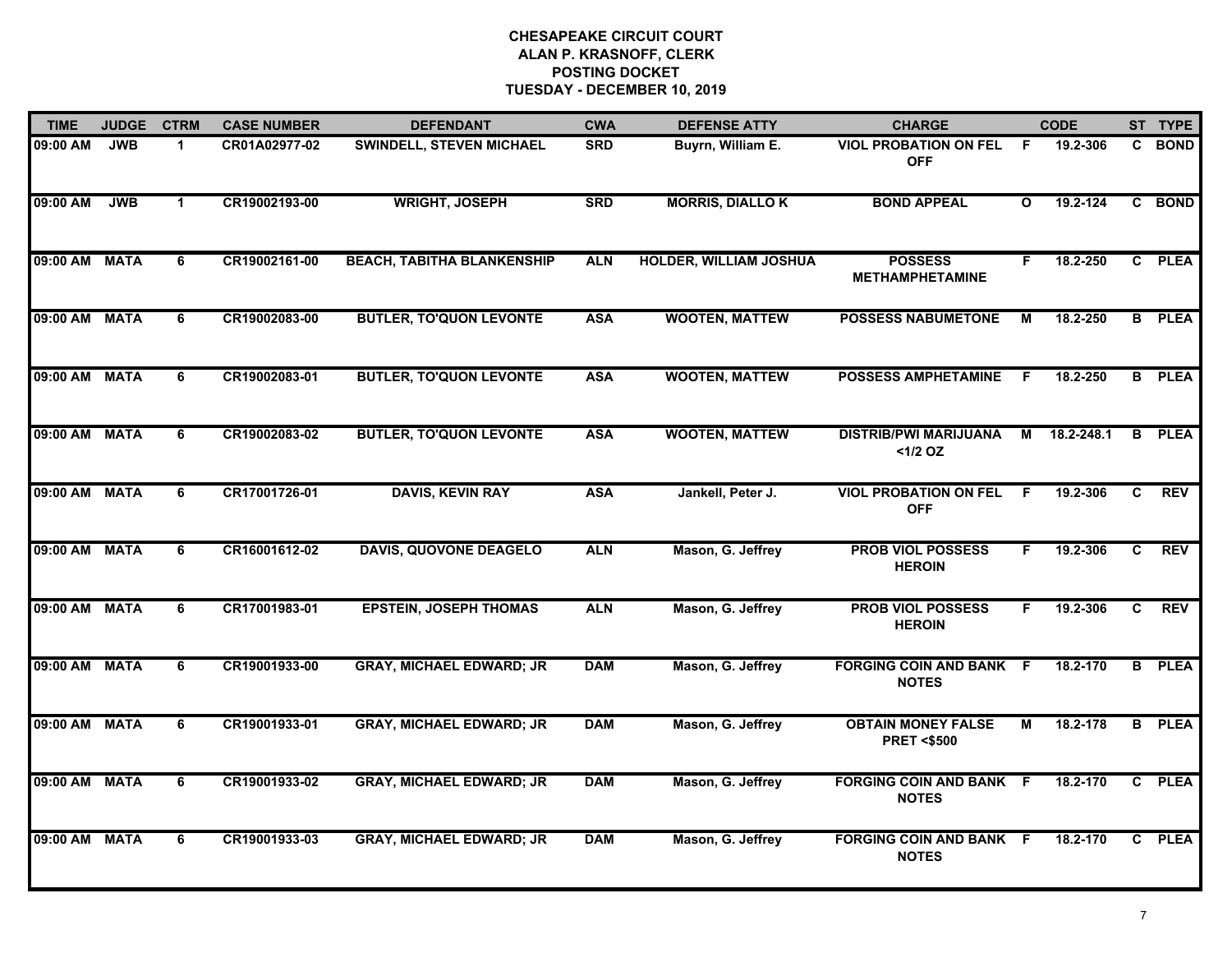| <b>TIME</b>   | <b>JUDGE</b> | <b>CTRM</b>    | <b>CASE NUMBER</b> | <b>DEFENDANT</b>                  | <b>CWA</b> | <b>DEFENSE ATTY</b>      | <b>CHARGE</b>                                      |              | <b>CODE</b> |                | ST TYPE     |
|---------------|--------------|----------------|--------------------|-----------------------------------|------------|--------------------------|----------------------------------------------------|--------------|-------------|----------------|-------------|
| 09:00 AM MATA |              | 6              | CR19001933-04      | <b>GRAY, MICHAEL EDWARD; JR</b>   | <b>DAM</b> | Mason, G. Jeffrey        | <b>FORGING COIN AND BANK F</b><br><b>NOTES</b>     |              | 18.2-170    | C.             | <b>PLEA</b> |
| 09:00 AM MATA |              | 6              | CR19001933-05      | <b>GRAY, MICHAEL EDWARD; JR</b>   | <b>DAM</b> | Mason, G. Jeffrey        | <b>OBTAIN MONEY FALSE</b><br><b>PRET &lt;\$500</b> | М            | 18.2-178    |                | C PLEA      |
| 09:00 AM MATA |              | 6              | CR19001933-06      | <b>GRAY, MICHAEL EDWARD; JR</b>   | <b>DAM</b> | Mason, G. Jeffrey        | <b>FORGING COIN AND BANK F</b><br><b>NOTES</b>     |              | 18.2-170    |                | C PLEA      |
| 09:00 AM MATA |              | 6              | CR19001933-07      | <b>GRAY, MICHAEL EDWARD; JR</b>   | <b>DAM</b> | Mason, G. Jeffrey        | UTTERING COIN AND BANK F<br><b>NOTES</b>           |              | 18.2-170    |                | C PLEA      |
| 09:00 AM MATA |              | 6              | CR19001933-08      | <b>GRAY, MICHAEL EDWARD; JR</b>   | <b>DAM</b> | Mason, G. Jeffrey        | <b>OBTAIN MONEY FALSE</b><br><b>PRET &lt;\$500</b> | м            | 18.2-178    | C.             | <b>PLEA</b> |
| 09:00 AM MATA |              | 6              | CR14001102-01      | LEE, BERNARD VENBURD; SR          | <b>ASA</b> | Jankell, Peter J.        | <b>VIOL PROBATION ON FEL</b><br><b>OFF</b>         | F.           | 19.2-306    |                | <b>REV</b>  |
| 09:00 AM MATA |              | 6              | CR17001606-01      | <b>MCRAE, KIMBERLY LAJEUNE</b>    | <b>ASA</b> | <b>MORRIS, DIALLO K</b>  | <b>VIOL PROBATION ON FEL</b><br><b>OFF</b>         | -F           | 19.2-306    |                | C BOND      |
| 09:00 AM      | <b>MATA</b>  | $\overline{6}$ | CR19000061-00      | <b>RENNER, BLAKE EDWIN</b>        | <b>ASA</b> | Black, Hugh E.; III      | <b>PWID COCAINE</b>                                | F.           | 18.2-248    | $\overline{c}$ | <b>ROL</b>  |
| 09:00 AM MATA |              | 6              | CR19000061-01      | <b>RENNER, BLAKE EDWIN</b>        | <b>ASA</b> | Black, Hugh E.; III      | <b>PWID MARIJUANA</b>                              | F.           | 18.2-248.1  | C              | <b>ROL</b>  |
| 09:00 AM MATA |              | 6              | CR19001896-00      | <b>TWINE, ISHMIRE AMIL</b>        | <b>DAW</b> | Jones, David L.          | <b>PETIT LARCENY 3RD+</b><br><b>OFFENSE</b>        | F.           | 18.2-96     |                | C TRYL      |
| 09:00 AM MATA |              | 6              | CR18001773-03      | <b>WARREN, CHRISTOPHER EDWARD</b> | <b>ALN</b> | Mason, G. Jeffrey        | <b>VIOL PROBATION ON FEL</b><br><b>OFF</b>         | F            | 19.2-306    | C              | <b>REV</b>  |
| 09:00 AM MATA |              | 6              | CR18001773-04      | <b>WARREN, CHRISTOPHER EDWARD</b> | <b>ALN</b> | Mason, G. Jeffrey        | <b>VIOL PROBATION OF MISD M</b><br><b>OFF</b>      |              | 19.2-306    | C.             | <b>REV</b>  |
| 09:00 AM      | <b>RAB</b>   | $\overline{7}$ | CR19002190-00      | <b>ALEXANDER, HEATH FOREST</b>    | <b>MLK</b> | <b>MESSMAN, MYKELL L</b> | <b>BOND APPEAL</b>                                 | $\mathbf{o}$ | 19.2-124    |                | C BOND      |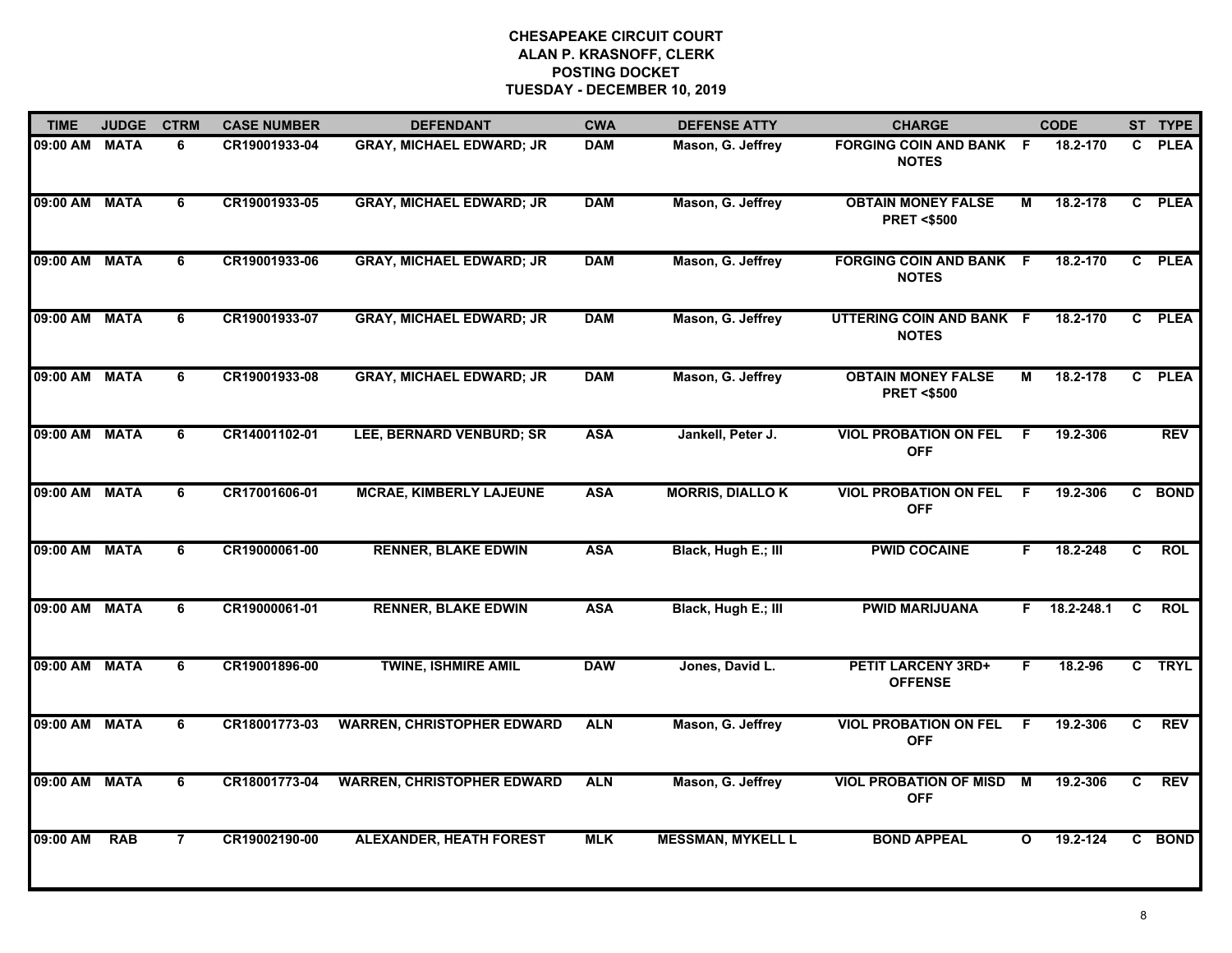| <b>TIME</b> | <b>JUDGE</b> | <b>CTRM</b>    | <b>CASE NUMBER</b> | <b>DEFENDANT</b>               | <b>CWA</b> | <b>DEFENSE ATTY</b>           | <b>CHARGE</b>                                  |    | <b>CODE</b>  |    | ST TYPE     |
|-------------|--------------|----------------|--------------------|--------------------------------|------------|-------------------------------|------------------------------------------------|----|--------------|----|-------------|
| 09:00 AM    | <b>RAB</b>   | $\overline{7}$ | CR19000881-00      | <b>DAVIS, NICHOLAS BRANDON</b> | <b>AEP</b> | <b>FLANDERS, JOSHUA B</b>     | <b>POSSESS OXYCODONE</b>                       | F. | 18.2-250     | C  | <b>REV</b>  |
| 09:00 AM    | <b>RAB</b>   | $\overline{7}$ | CR18000121-00      | <b>GARRETT, DELVIN GERALD</b>  | <b>MLK</b> | <b>CROUNSE, LONDON</b>        | <b>POSSESS COCAINE</b>                         | F. | 18.2-250     | B  | DD.         |
| 09:00 AM    | <b>RAB</b>   | $\overline{7}$ | CR18000409-00      | <b>GARRETT, DELVIN GERALD</b>  | <b>MLK</b> | <b>CROUNSE, LONDON</b>        | <b>POSSESS SCH I/II DRUG</b>                   | F  | 18.2-250     | C  | DD          |
| 09:00 AM    | <b>RAB</b>   | $\overline{7}$ | CR12002686-01      | <b>GATLING, ANGELA ELAINE</b>  | <b>MLK</b> | Wegman, Robert L.             | <b>VIOL PROBATION ON FEL</b><br><b>OFF</b>     | F  | 19.2-306     |    | <b>REV</b>  |
| 09:00 AM    | <b>RAB</b>   | $\overline{7}$ | CR18000996-00      | LONG, SHELLY                   | <b>MLK</b> | <b>HOLDER, WILLIAM JOSHUA</b> | <b>POSSESS COCAINE</b>                         | F. | 18.2-250     | C. | <b>SENR</b> |
| 09:00 AM    | <b>RAB</b>   | $\overline{7}$ | CR16001316-04      | <b>MCNAIR, ALEXANDER</b>       | <b>MLK</b> | Givando, Stephen P.           | VIOL GOOD BEHAV ON FEL F<br><b>OFF</b>         |    | 19.2-306     |    | <b>REV</b>  |
| 09:00 AM    | <b>RAB</b>   | $\overline{7}$ | CR16001316-05      | <b>MCNAIR, ALEXANDER</b>       | <b>MLK</b> | Givando, Stephen P.           | <b>VIOL GOOD BEHAV ON MISD M</b><br><b>OFF</b> |    | 19.2-306     |    | <b>REV</b>  |
| 09:00 AM    | <b>RAB</b>   | $\overline{7}$ | CR16001316-06      | <b>MCNAIR, ALEXANDER</b>       | <b>MLK</b> | Givando, Stephen P.           | <b>VIOL GOOD BEHAV ON MISD M</b><br><b>OFF</b> |    | 19.2-306     |    | <b>REV</b>  |
| 09:00 AM    | <b>RAB</b>   | 7              | CR16001316-07      | <b>MCNAIR, ALEXANDER</b>       | <b>MLK</b> | Givando, Stephen P.           | VIOL GOOD BEHAV ON MISD M<br><b>OFF</b>        |    | 19.2-306     |    | <b>REV</b>  |
| 09:00 AM    | <b>RAB</b>   | $\overline{7}$ | CR19001904-00      | <b>SHERMAN, JAMES</b>          | <b>AEP</b> | Winn, A. Robinson             | <b>POSSESS</b><br><b>METHAMPHETAMINE</b>       | F  | 18.2-250     |    | C BOND      |
| 09:00 AM    | <b>RAB</b>   | $\overline{7}$ | CR19001904-01      | <b>SHERMAN, JAMES</b>          | <b>AEP</b> | Winn, A. Robinson             | POSSESS MARIJUANA, 1ST M<br><b>OFF</b>         |    | 18.2-250.1   | C  | <b>BOND</b> |
| 09:00 AM    | <b>RAB</b>   | $\overline{7}$ | CR19001904-02      | <b>SHERMAN, JAMES</b>          | <b>AEP</b> | Winn, A. Robinson             | DRIVE W/LIC REVOKED, 3+ M<br><b>IN 10Y</b>     |    | $\mathbf{1}$ |    | C BOND      |
| 09:00 AM    | <b>RAB</b>   | $\overline{7}$ | CR19001904-03      | <b>SHERMAN, JAMES</b>          | <b>AEP</b> | Winn, A. Robinson             | FAIL TO GIVE UP REVOKED M<br><b>PLATES</b>     |    | 46.2-613     | C  | <b>BOND</b> |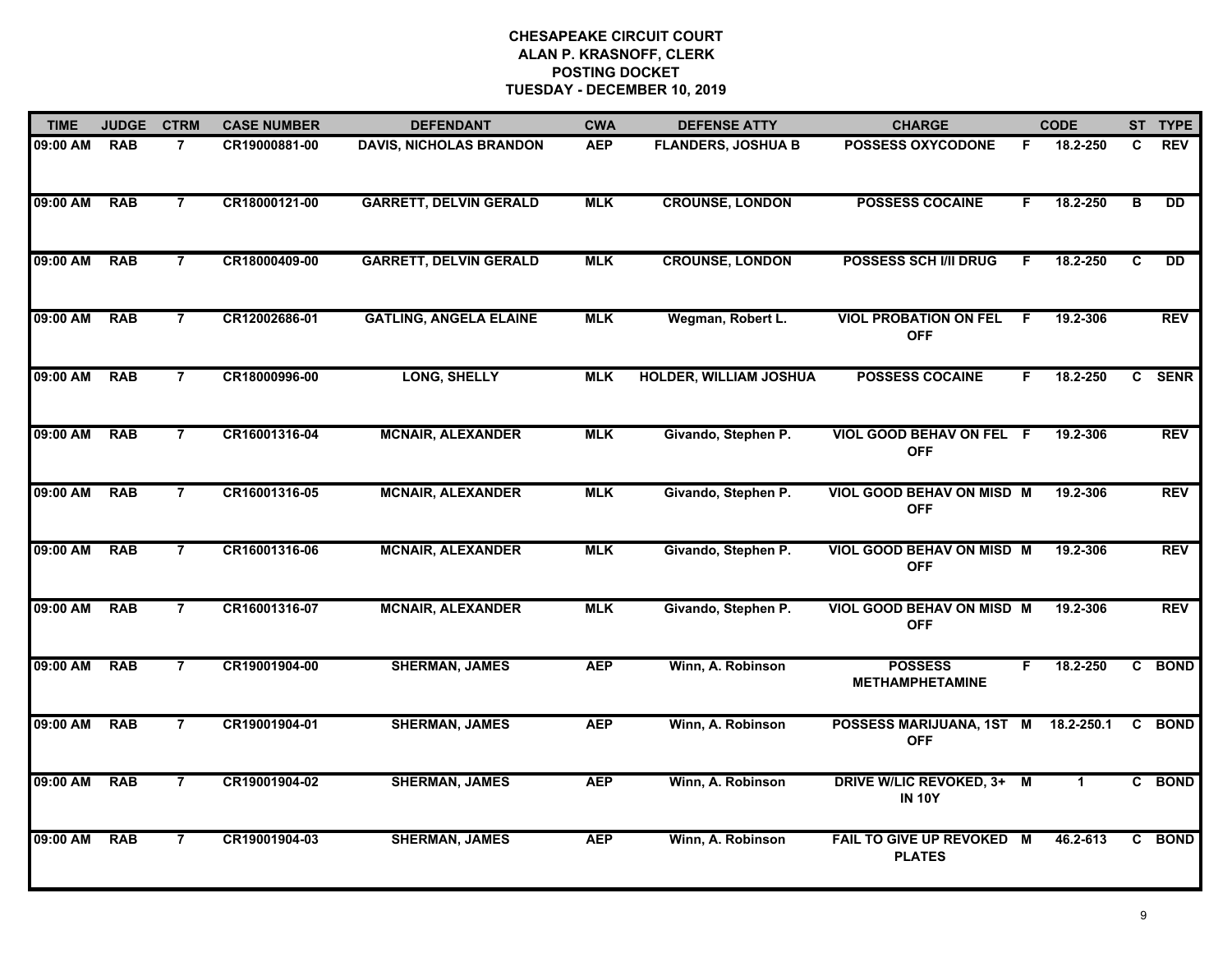| <b>TIME</b> | <b>JUDGE</b> | <b>CTRM</b>    | <b>CASE NUMBER</b> | <b>DEFENDANT</b>                | <b>CWA</b> | <b>DEFENSE ATTY</b>           | <b>CHARGE</b>                                 |    | <b>CODE</b>  |                         | ST TYPE         |
|-------------|--------------|----------------|--------------------|---------------------------------|------------|-------------------------------|-----------------------------------------------|----|--------------|-------------------------|-----------------|
| 09:00 AM    | <b>RAB</b>   | 7              | CR18001081-00      | <b>STANFORD, MICHAEL ELIJAH</b> | <b>MEB</b> | <b>BROWN, CURTIS</b>          | <b>ABDUCTION</b>                              | F. | 18.2-48      | в                       | <b>MOT</b>      |
| 09:00 AM    | <b>RAB</b>   | $\overline{7}$ | CR18001885-00      | THIBODEAU, BRETT MICHAEL        | <b>BKF</b> | <b>HOLDER, WILLIAM JOSHUA</b> | <b>BURGLARY</b>                               | F  | 18.2-91      |                         | C SENR          |
| 09:00 AM    | <b>RAB</b>   | $\overline{7}$ | CR18001885-01      | THIBODEAU, BRETT MICHAEL        | <b>BKF</b> | <b>HOLDER, WILLIAM JOSHUA</b> | <b>GRAND LARCENY</b>                          | F  | 18.2-95      |                         | C SENR          |
| 09:00 AM    | <b>RAB</b>   | $\overline{7}$ | CR18001885-02      | THIBODEAU, BRETT MICHAEL        | <b>BKF</b> | <b>HOLDER, WILLIAM JOSHUA</b> | <b>DESTRUCT PROP W/INTENT M</b><br>$<$ \$1000 |    | 18.2-137     |                         | C SENR          |
| 09:00 AM    | <b>RAB</b>   | $\overline{7}$ | CR18001885-03      | THIBODEAU, BRETT MICHAEL        | <b>BKF</b> | <b>HOLDER, WILLIAM JOSHUA</b> | <b>DESTRUCT PROP W/INTENT M</b><br>$<$ \$1000 |    | 18.2-137     |                         | C SENR          |
| 09:00 AM    | <b>RAB</b>   | $\overline{7}$ | CR18001885-04      | THIBODEAU, BRETT MICHAEL        | <b>BKF</b> | <b>HOLDER, WILLIAM JOSHUA</b> | <b>BURGLARY</b>                               | F. | 18.2-91      |                         | C SENR          |
| 09:00 AM    | <b>RAB</b>   | $\overline{7}$ | CR18001885-05      | THIBODEAU, BRETT MICHAEL        | <b>BKF</b> | <b>HOLDER, WILLIAM JOSHUA</b> | <b>GRAND LARCENY</b>                          | F. | 18.2-95      |                         | C SENR          |
| 09:00 AM    | <b>RAB</b>   | $\overline{7}$ | CR18001885-06      | THIBODEAU, BRETT MICHAEL        | <b>BKF</b> |                               | <b>FAIL TO APPEAR- GDC</b>                    | М  | 18.2-456     |                         | C SENR          |
| 09:00 AM    | <b>RAB</b>   | 7              | CR19001026-00      | <b>WILKINS, JOHN LEONARD</b>    | <b>ASA</b> | <b>TRAVERS, MEREDITH B</b>    | <b>PWID HEROIN</b>                            | F  | 18.2-248     |                         | C SENR          |
| 09:00 AM    | <b>RAB</b>   | $\overline{7}$ | CR18001145-00      | <b>WITHROW, JUSTIN</b>          | <b>AEP</b> | Buyrn, Richard L.             | <b>POSSESS FENTANYL</b>                       | F. | 18.2-250     | C                       | <b>DD</b>       |
| 09:00 AM    | <b>RAB</b>   | $\overline{7}$ | CR18001145-00      | <b>WITHROW, JUSTIN</b>          | <b>AEP</b> | Buyrn, Richard L.             | <b>POSSESS FENTANYL</b>                       |    | 18.2-250     | C                       | $\overline{cc}$ |
| 09:00 AM    | <b>RAB</b>   | $\overline{7}$ | CR18001145-01      | <b>WITHROW, JUSTIN</b>          | <b>AEP</b> | Buyrn, Richard L.             | <b>POSSESSION OF</b><br><b>MARIJUANA</b>      |    | M 18.2-250.1 | $\overline{\mathbf{c}}$ | <b>DD</b>       |
| 09:00 AM    | <b>RAB</b>   | $\overline{7}$ | CR18001145-01      | <b>WITHROW, JUSTIN</b>          | <b>AEP</b> | Buyrn, Richard L.             | <b>POSSESSION OF</b><br><b>MARIJUANA</b>      |    | M 18.2-250.1 | C.                      | <b>CC</b>       |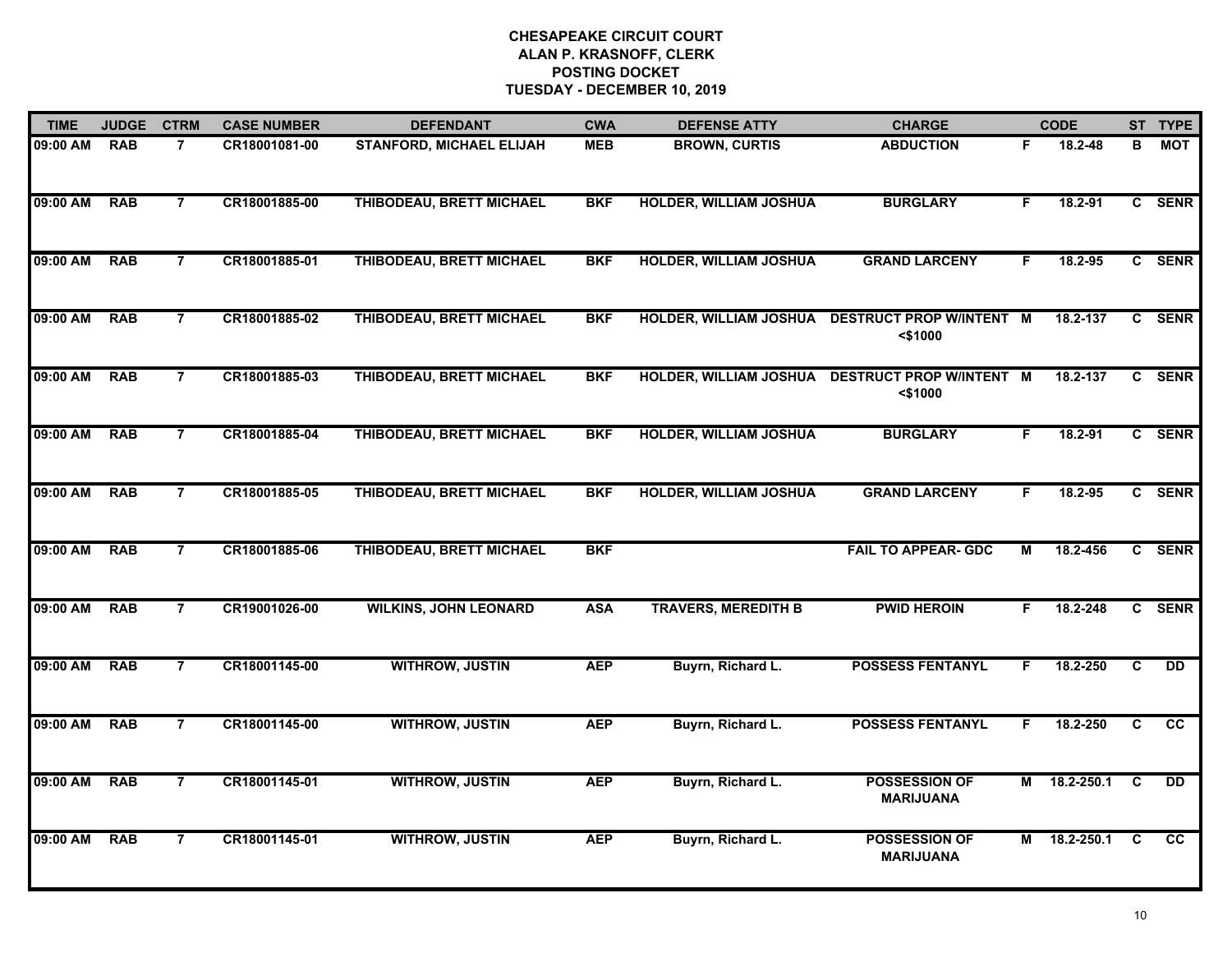| <b>TIME</b> | <b>JUDGE</b> | <b>CTRM</b>    | <b>CASE NUMBER</b> | <b>DEFENDANT</b>                         | <b>CWA</b> | <b>DEFENSE ATTY</b>        | <b>CHARGE</b>                                   |    | <b>CODE</b>         |                         | ST TYPE       |
|-------------|--------------|----------------|--------------------|------------------------------------------|------------|----------------------------|-------------------------------------------------|----|---------------------|-------------------------|---------------|
| 09:00 AM    | <b>RAB</b>   | 7              | CR18001145-03      | <b>WITHROW, JUSTIN</b>                   | <b>AEP</b> | Buyrn, Richard L.          | <b>FAIL TO APPEAR - ATTY</b><br><b>REVIEW</b>   | М  | 18.2-456            | C.                      | <b>CAP</b>    |
| 09:00 AM    | <b>RAB</b>   | $\overline{7}$ | CR13002032-02      | <b>WYCHE, WILLIAM GRANT</b>              | <b>WHC</b> | <b>BOUCHARD, JULIAN</b>    | <b>PROB VIOL DRVNG</b><br><b>HABITUAL OFF</b>   | F. | 19.2-306            | C                       | REV           |
| 09:30 AM    | <b>RDS</b>   | $\overline{2}$ | CR19000430-01      | <b>DUGGAN, MATTHEW DALE</b>              |            |                            | <b>VIOL PROBATION ON FEL</b><br><b>OFF</b>      | F  | 19.2-306            |                         | C ADAT        |
| 09:30 AM    | <b>RDS</b>   | $\overline{2}$ | CR19002153-00      | <b>LESTER, IASHA ARZNDA</b>              | <b>PLS</b> |                            | POINT/BRANDISH FIREARM M                        |    | 18.2-282            |                         | <b>B</b> ADAT |
| 09:30 AM    | <b>RDS</b>   | $\overline{2}$ | CR19002123-00      | <b>MARTIN, HELENE ANN</b>                |            | <b>FLANDERS, JOSHUA B</b>  | SUSP O/L 5TH OFF (ACC)                          | М  | B.46.2-301          | <b>S</b>                | <b>TBS</b>    |
| 09:30 AM    | <b>RDS</b>   | $\mathbf{2}$   | CR19002138-00      | <b>PARKER, EDWARD M</b>                  |            |                            | <b>DRIV UNDER</b><br><b>REVO/SUSPENSION</b>     |    | M B.46.2-301 S ADAT |                         |               |
| 09:30 AM    | <b>RDS</b>   | $\overline{2}$ | CR19002122-00      | <b>QUINERLY, DERRICK LAMONT</b>          | <b>JAF</b> | <b>MUSSONI, ERIK</b>       | <b>DISORDERLY CONDUCT</b>                       | М  | 18.2-415            | $\overline{\mathbf{B}}$ | <b>TBS</b>    |
| 09:30 AM    | <b>RDS</b>   | $\mathbf{2}$   | CR19002122-01      | <b>QUINERLY, DERRICK LAMONT</b>          | <b>JAF</b> | <b>MUSSONI, ERIK</b>       | <b>OPEN CONTAINER</b>                           | М  | 46-182              | S.                      | <b>TBS</b>    |
| 09:30 AM    | <b>RDS</b>   | $\mathbf{2}$   | CR19002122-02      | <b>QUINERLY, DERRICK LAMONT</b>          | <b>JAF</b> | <b>MUSSONI, ERIK</b>       | DWI, 2ND (ACC)                                  | М  | B.18.2-266          | B                       | <b>TBS</b>    |
| 09:30 AM    | <b>RDS</b>   | $\overline{2}$ | CR19002122-03      | <b>QUINERLY, DERRICK LAMONT</b>          | <b>JAF</b> | <b>MUSSONI, ERIK</b>       | <b>REFUSAL 2ND</b>                              |    | M A.18.2-268.3 B    |                         | <b>TBS</b>    |
| 09:30 AM    | <b>RDS</b>   | $\mathbf{2}$   | CR19002116-00      | RODRIGUEZ-RIVERA, JOSE<br><b>AUGUSTI</b> | <b>AEP</b> |                            | <b>POSSESS COCAINE</b>                          | F. | 18.2-250            | B                       | <b>ADAT</b>   |
| 09:30 AM    | <b>RDS</b>   | $\overline{2}$ | CR19002151-00      | <b>RUSSELL, JAHTEEK</b>                  |            | <b>WENTWORTH, RACHEL E</b> | <b>DESTRUCT PROP W/INTENT M</b><br>$<$ \$1000   |    | 18.2-137            | $\overline{\mathbf{B}}$ | <b>TBS</b>    |
| 09:30 AM    | <b>RDS</b>   | $\mathbf{2}$   | CR19002139-00      | <b>SANCHEZ-CARRINGTON, NATALIE L</b>     |            |                            | <b>DRIV UNDER</b><br><b>REVO/SUSPENSION 2ND</b> | М  | B.46.2-301          |                         | <b>ADAT</b>   |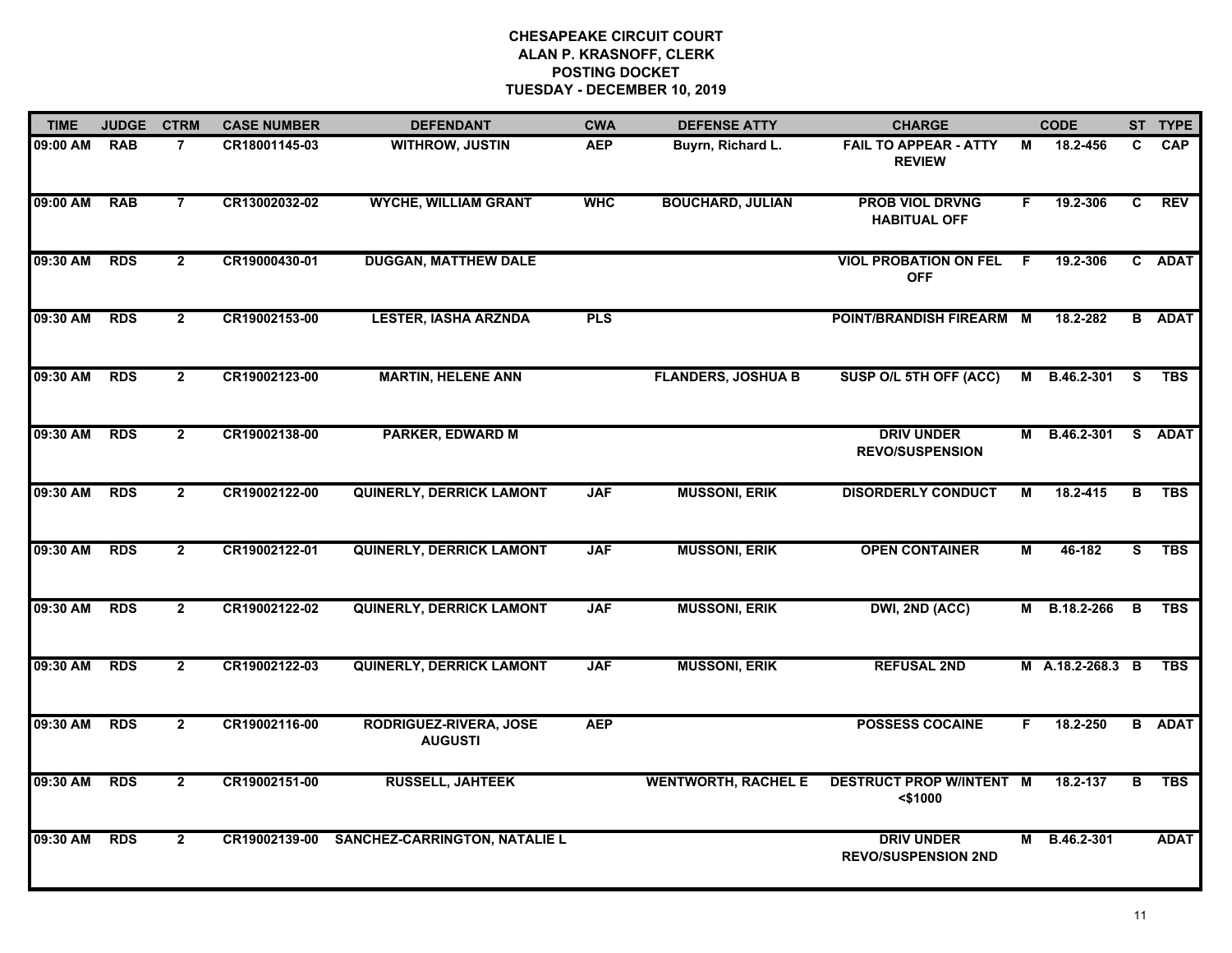| <b>TIME</b>   | <b>JUDGE</b> | <b>CTRM</b>    | <b>CASE NUMBER</b> | <b>DEFENDANT</b>                            | <b>CWA</b> | <b>DEFENSE ATTY</b>        | <b>CHARGE</b>                                   |                | <b>CODE</b>     |              | ST TYPE     |
|---------------|--------------|----------------|--------------------|---------------------------------------------|------------|----------------------------|-------------------------------------------------|----------------|-----------------|--------------|-------------|
| 09:30 AM      | <b>RDS</b>   | $\overline{2}$ |                    | CR19002139-01 SANCHEZ-CARRINGTON, NATALIE L |            |                            | <b>IMPROP/FICTS</b><br><b>REG/TITLE/PLATE</b>   |                | $M$ 46.2-612(1) |              | <b>ADAT</b> |
| 09:30 AM      | <b>RDS</b>   | $\overline{2}$ |                    | CR19002139-02 SANCHEZ-CARRINGTON, NATALIE L |            |                            | <b>FAIL TO OBTAIN</b><br><b>REGIS/TITLE</b>     |                | 46.2-600        |              | <b>TBS</b>  |
| 09:30 AM      | <b>RDS</b>   | $\overline{2}$ | CR19002139-03      | <b>SANCHEZ-CARRINGTON, NATALIE L</b>        |            |                            | <b>FAIL TO HAVE VEHICLE</b><br><b>INSPECTED</b> |                | $1$ A.46.2-1158 |              | <b>TBS</b>  |
| 09:30 AM      | <b>RDS</b>   | $\overline{2}$ | CR19002007-00      | <b>SAUNDERS, HARRY VONZELL; JR</b>          |            |                            | <b>RECKLESS DRIVING 86/60</b>                   |                | M C.46.2-862    |              | S ADAT      |
| 09:30 AM      | <b>RDS</b>   | $\overline{2}$ | CR19002007-01      | <b>SAUNDERS, HARRY VONZELL; JR</b>          |            |                            | <b>FTA-ADATS</b>                                | М              | 18.2-456        |              | S ADAT      |
| 09:30 AM      | <b>RDS</b>   | $\overline{2}$ | CR19002104-00      | <b>SHEATS, DANIELLE LEE</b>                 |            | <b>WENTWORTH, RACHEL E</b> | CONTEMPT/CA/FTA 101519 M                        |                | 18.2-456        | B            | <b>TBS</b>  |
| 09:30 AM      | <b>RDS</b>   | $\overline{2}$ | CR19002076-00      | <b>SUMNER, GEORGE SAMUEL</b>                |            |                            | <b>FICTICIOUS DISPLAY</b>                       | $\overline{M}$ | 46.2-613        |              | S ADAT      |
| 09:30 AM      | <b>RDS</b>   | $\overline{2}$ | CR19002125-00      | <b>WHITE, DANGELO TYRELL</b>                |            |                            | <b>FAIL TO OBEY TRAFFIC</b><br><b>SGNAL ACC</b> |                | 46.2-833        |              | S ADAT      |
| 09:30 AM      | <b>RDS</b>   | $\overline{2}$ | CR19002125-01      | <b>WHITE, DANGELO TYRELL</b>                |            |                            | OPER UNINSURED VEH ACC M A.46.2-707             |                |                 | <b>S</b>     | <b>TBS</b>  |
| 09:30 AM      | <b>RDS</b>   | $\overline{2}$ | CR19000204-00      | <b>WILLIAMS, TIMOTHY GARY</b>               | <b>KAM</b> | Winn, A. Robinson          | PETIT LARCENY: 3RD+ OFF F                       |                | 18.2-96         | $\mathbf{c}$ | <b>TBS</b>  |
| 01:00 PM      | <b>MATA</b>  | 6              | CR11002158-00      | <b>SWINTON, CLARENCE WILLIE</b>             | <b>ASA</b> | <b>CROOK, HEATHER B</b>    | <b>ABDUCTION</b>                                | F.             | 18.2-47         |              | C STAT      |
| 01:00 PM      | <b>MATA</b>  | $\overline{6}$ | CR11002158-01      | <b>SWINTON, CLARENCE WILLIE</b>             | <b>ASA</b> | <b>CROOK, HEATHER B</b>    | <b>SEXUAL BATTERY</b>                           | М              | $18.2 - 67.4$   |              | C STAT      |
| 01:00 PM MATA |              | 6              | CR11002158-02      | <b>SWINTON, CLARENCE WILLIE</b>             | <b>ASA</b> | <b>CROOK, HEATHER B</b>    | <b>INDECENT EXPOSURE</b>                        | М              | 18.2-387        |              | C STAT      |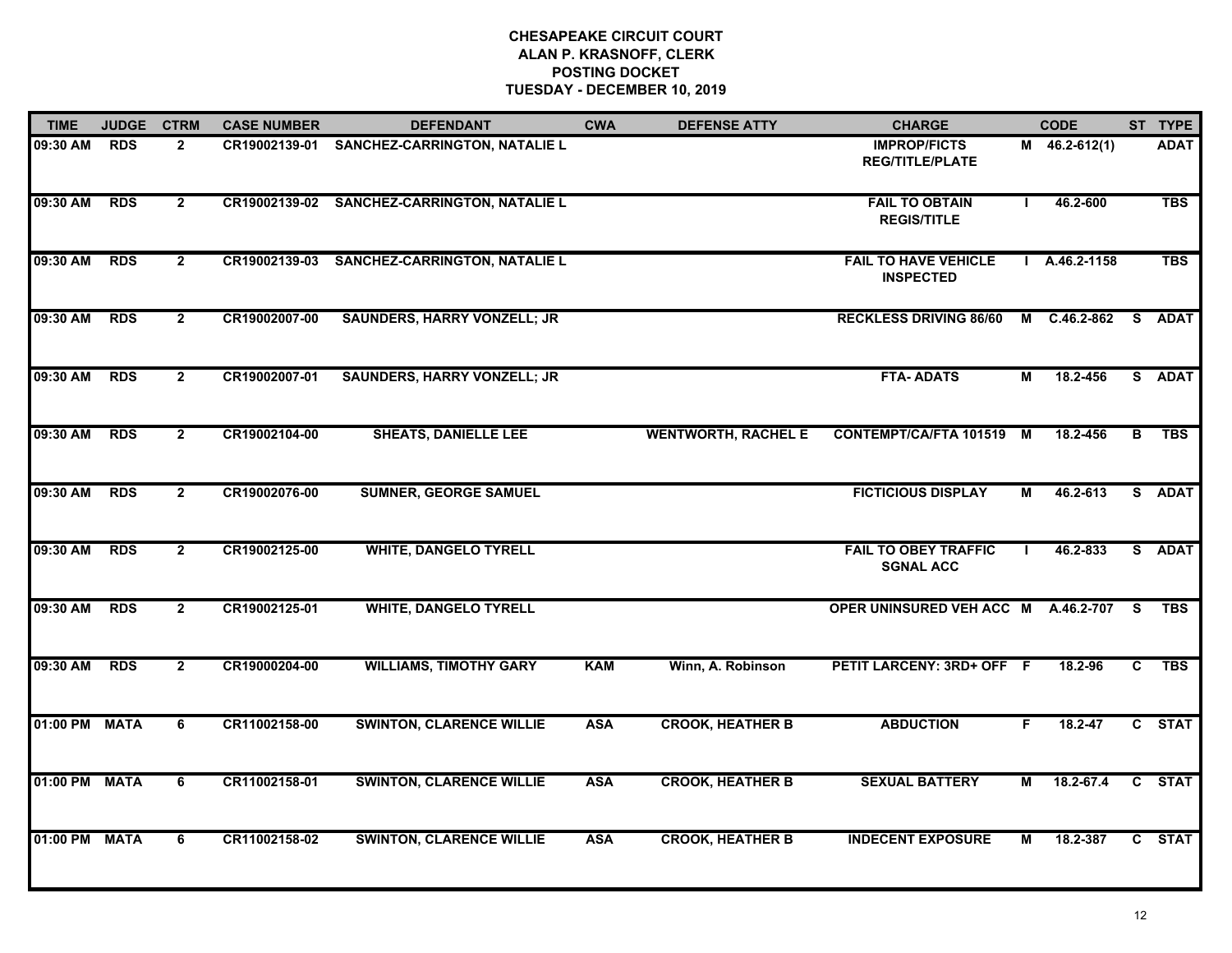| TIME             | <b>JUDGE</b> | <b>CTRM</b> | <b>CASE NUMBER</b> | <b>DEFENDANT</b>                | CWA        | <b>DEFENSE ATTY</b>   | <b>CHARGE</b>                                 | <b>CODE</b> |         | <b>ST</b> | <b>TYPE</b> |
|------------------|--------------|-------------|--------------------|---------------------------------|------------|-----------------------|-----------------------------------------------|-------------|---------|-----------|-------------|
| <b>101:00 PM</b> | <b>MATA</b>  |             | CR11002158-03      | <b>SWINTON, CLARENCE WILLIE</b> | <b>ASA</b> | <b>CROOK. HEATHER</b> | <b>ABDUCTION W/INTENT TO</b><br><b>DEFILE</b> |             | 18.2-48 |           | <b>STAT</b> |